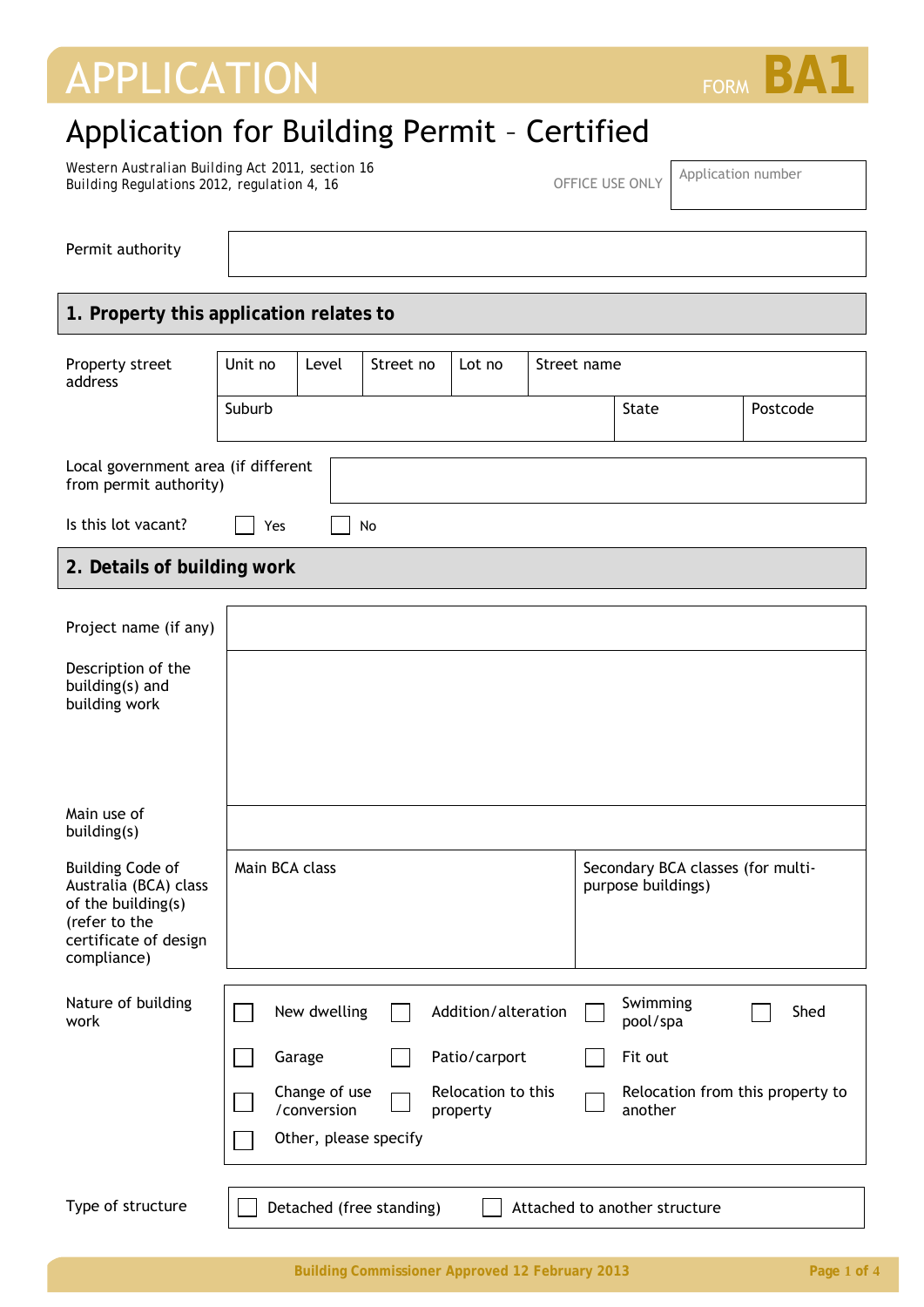**BA1**

| Number of residential dwellings to<br>be created             |                                      | Number of storeys of the<br>highest building      |                                                                                                  |        |                                                                                                          |      |                   |                                                   |
|--------------------------------------------------------------|--------------------------------------|---------------------------------------------------|--------------------------------------------------------------------------------------------------|--------|----------------------------------------------------------------------------------------------------------|------|-------------------|---------------------------------------------------|
| Estimated value of building work<br>(including GST)          |                                      | \$                                                |                                                                                                  |        |                                                                                                          |      |                   |                                                   |
| Floor area to be created $(m2)$                              |                                      |                                                   |                                                                                                  |        | Site (lot) area $(m2)$                                                                                   |      |                   |                                                   |
| What are the main<br>materials used in the<br>building work? | Floor<br>Concrete<br>Timber<br>Other | <b>Exterior walls</b><br>Timber<br>Steel<br>Other | Brick (double)<br>Brick (veneer)<br>Concrete/stone<br>Fibre cement<br>Curtain glass<br>Aluminium |        | Roof cover<br>Tiles (concrete)<br>Concrete / slate (slab)<br>Fibre cement<br>Steel<br>Aluminium<br>Other |      | <b>Wall frame</b> | Concrete<br>Timber<br>Steel<br>Aluminium<br>Other |
| If 'other' please<br>specify                                 |                                      |                                                   |                                                                                                  |        |                                                                                                          |      |                   |                                                   |
| Will the building be<br>government owned?                    | Yes                                  | No                                                |                                                                                                  |        | Is this application for a stage of a<br>multi-stage building project?                                    |      | Yes               | No                                                |
| 3. Owner details                                             |                                      |                                                   |                                                                                                  |        |                                                                                                          |      |                   |                                                   |
| Owner's name 1                                               |                                      |                                                   |                                                                                                  |        |                                                                                                          |      |                   |                                                   |
| Postal address                                               | PO Box or street address             |                                                   |                                                                                                  | Suburb |                                                                                                          |      | State             | Postcode                                          |
| Email address                                                |                                      |                                                   |                                                                                                  |        |                                                                                                          |      |                   |                                                   |
| Phone/fax                                                    | Phone                                |                                                   | Fax                                                                                              |        | Mobile                                                                                                   |      |                   |                                                   |
| Owner's signature*                                           |                                      |                                                   |                                                                                                  |        |                                                                                                          | Date |                   |                                                   |
| Owner's name 2                                               |                                      |                                                   |                                                                                                  |        |                                                                                                          |      |                   |                                                   |
| Postal address                                               | PO Box or street address             |                                                   |                                                                                                  |        | Suburb                                                                                                   |      | State             | Postcode                                          |
| Email address                                                |                                      |                                                   |                                                                                                  |        |                                                                                                          |      |                   |                                                   |
| Phone/fax                                                    | Phone                                |                                                   | Fax                                                                                              |        | Mobile                                                                                                   |      |                   |                                                   |
| Owner's signature                                            |                                      |                                                   |                                                                                                  |        |                                                                                                          | Date |                   |                                                   |

\*If you are authorised to sign on behalf of the owner, please provide your legal authorisation. Owner's signature is not required for class 1 and 10 buildings and applications lodged before 31 December 2014.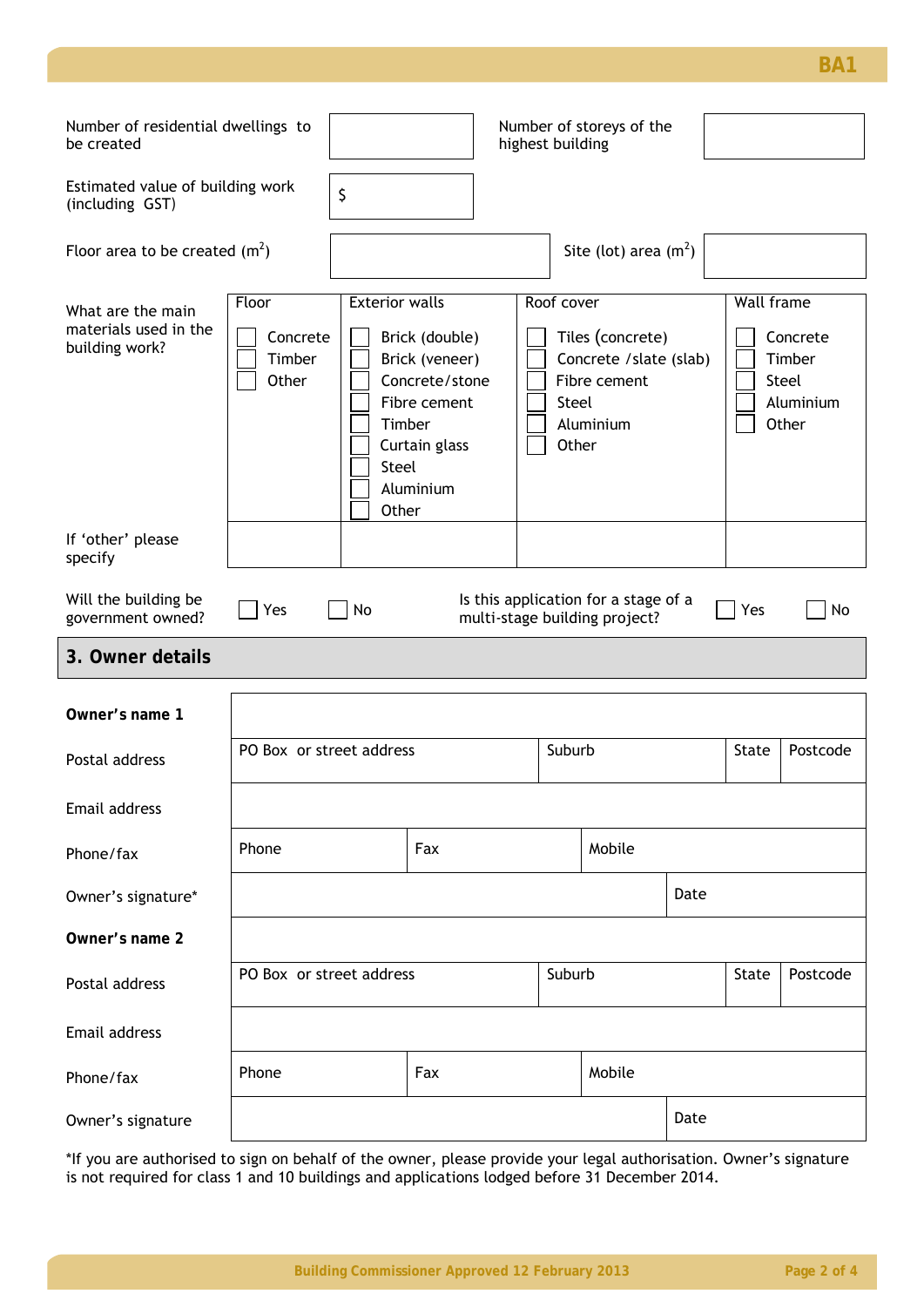#### **4. Building contractor details**

| Builder's name (as<br>shown on Register of<br>Builders) |                          |                                                                                                            |        |        |       |          |  |
|---------------------------------------------------------|--------------------------|------------------------------------------------------------------------------------------------------------|--------|--------|-------|----------|--|
| Postal address                                          | PO Box or street address |                                                                                                            | Suburb |        | State | Postcode |  |
| Email address                                           |                          |                                                                                                            |        |        |       |          |  |
| Phone/fax                                               | Phone                    | Fax                                                                                                        |        | Mobile |       |          |  |
| Registration details                                    | Registration number      | (If you are an owner-builder, please attach an owner-builder<br>approval from the Building Services Board) |        |        |       |          |  |
| Builder's<br>signature                                  | Name (print)             |                                                                                                            |        |        |       |          |  |
|                                                         | Signature                |                                                                                                            |        |        | Date  |          |  |

#### **5. Applicant details (if different to owner or builder)**

| Applicant's name |                          |     |  |        |  |          |
|------------------|--------------------------|-----|--|--------|--|----------|
| Postal address   | PO Box or street address |     |  | Suburb |  | Postcode |
| Email address    |                          |     |  |        |  |          |
| Phone/fax        | Phone                    | Fax |  | Mobile |  |          |

#### **6. Statement**

I understand that a building permit cannot be granted unless:

- 1. All the prescribed information is provided with this application, including a certificate of design compliance signed by a registered building surveyor.
- 2. In accordance with section 20 of the *Building Act 2011* and regulation 18 of the *Building Regulations 2012*:
	- all relevant prescribed authorities have been obtained and have been or are being complied with; and
	- all prescribed notifications have been given.

**Provide evidence of compliance with approvals given.** 

3. For class 2–9 buildings only, where required by the regulations: In accordance with section 20 of the *Building Act 2011* and regulation 18 of the *Building Regulations 2012*, the plans and specifications specified in the certificate of design compliance have been given to the FES Commissioner.